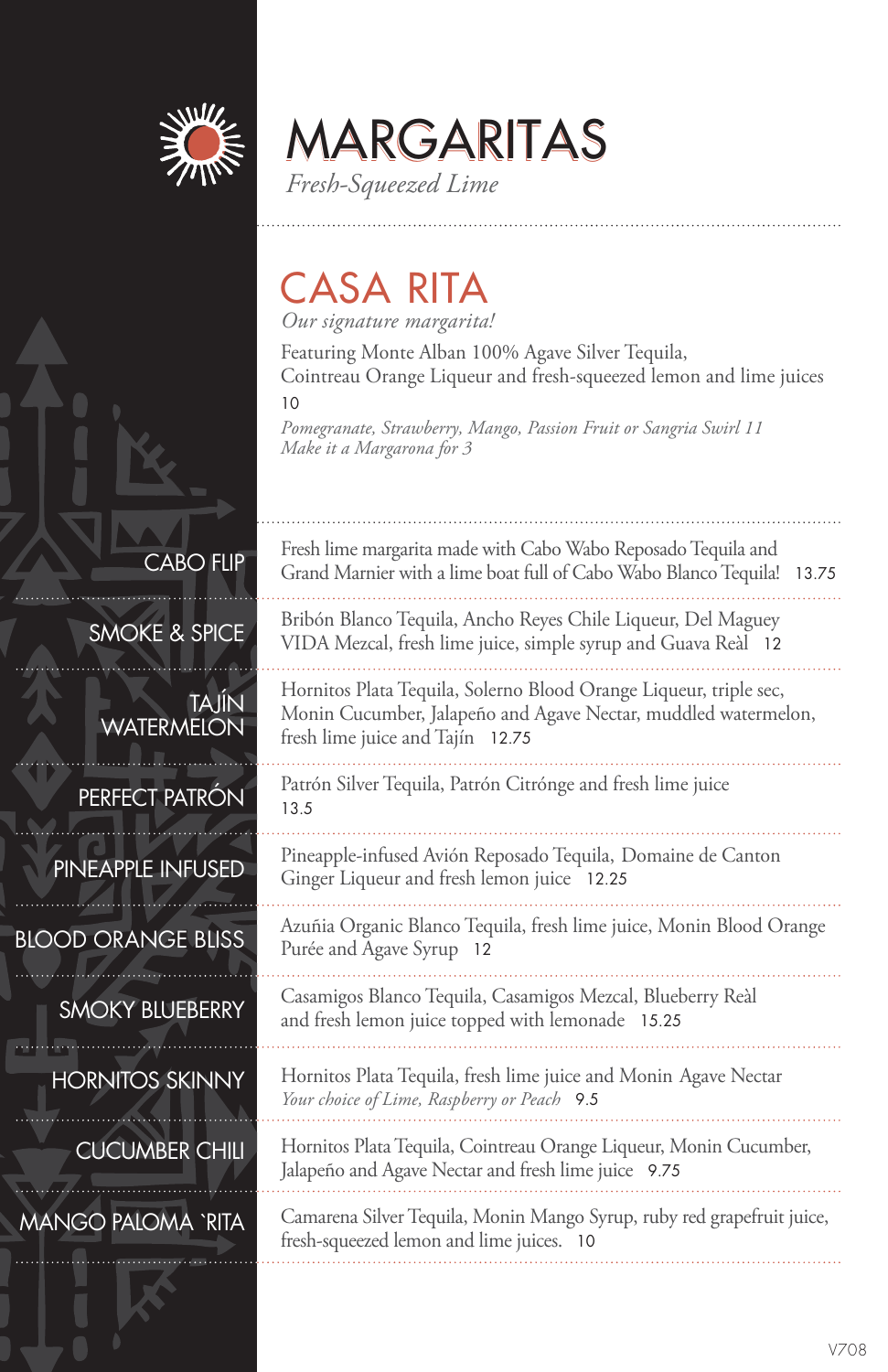

# CANTINA CLASSICS

Dulce Vida Organic Blanco Tequila, fresh lime juice,

RumHaven Coconut Rum, Monin Desert Pear Syrup,

Topo Chico Mineral Water 11

Fever-Tree Ginger Beer 8.5

fresh lime juice, mint, club soda 12

Cruzan Aged Light Rum, fresh mint, lime and cane sugar 10.45 *Pomegranate, Strawberry, Mango or Pineapple Coconut 10.95*

Beso del Sol Red Sangria, Monin Blood Orange Purée, orange juice,

Mount Gay Eclipse Rum, Coco Reàl, Monin Passion Fruit,

Fresh lime juice and Fever-Tree Ginger Beer with your choice of Montelobos Mezcal, Espolòn Blanco Tequila, Tito's Handmade Vodka or

#### CANTINA MOJITO

#### LA VIDA RANCH WATER

PRICKLY PEAR MOJITO

BLOOD ORANGE SANGRIA

PASSION FRUIT PINA COLADA

CANTINA MULE

### AÑEJO HONEY BEE

## CERVEZAS VINO

#### IMPORT

Corona Extra Corona Light Dos XX Lager Heineken Modelo Negra Pacífico Tecate Heineken 0.0 *(non-alcoholic)*

### **DOMESTIC**

Bud Light Coors Light Michelob Ultra Blue Moon Miller Lite Stone Buenaveza Salt & Lime Lager Voodoo Ranger Juicy Haze IPA

#### HARD SELTZER

White Claw Black Cherry White Claw Mango

#### DRAFT

Dos XX Ambar Modelo Especial Ask Server for Additional Selections

lemon juice, Fee Brothers Cardamom Bitters 15

fresh lime juice and pineapple juice 10.75

Jack Daniel's Tennessee Whiskey 11.75

ROSÉ & SPARKLING Marqués de Cáceres Rosé, *Rioja* 7.5 | <sup>27</sup> Lunetta Prosecco, *Italy 187ml* 10

Cabo Wabo Añejo Tequila, Grand Marnier, Monin Honey Syrup, fresh

### **WHITE**

Trinity Oaks Chardonnay, *California* 7.5 | <sup>27</sup> J. Lohr Estates 'Riverstone' Chardonnay, *Monterey County* <sup>9</sup>| <sup>33</sup> Sonoma-Cutrer 'Russian River Ranches' Chardonnay, *Sonoma* 13.5 | <sup>51</sup> Brancott Sauvignon Blanc, *Marlborough* 9.5 | <sup>35</sup> Ruffino 'Lumina' Pinot Grigio, *Italy* 9.5 | <sup>35</sup> Chateau Ste. Michelle Riesling, *Columbia Valley* 7.5 | <sup>27</sup>

#### RED

Santa Rita '120' Cabernet Sauvignon, *Chile* 7.5 | <sup>27</sup> Joel Gott '815' Cabernet Sauvignon, *California* 13.5 | <sup>51</sup> Decoy Cabernet Sauvignon, *California* 14.5 | <sup>52</sup> Decoy Pinot Noir, *California* 12.5 | <sup>45</sup> Catena 'Vista Flores' Malbec, *Argentina* <sup>10</sup>| <sup>37</sup> Campo Viejo Tempranillo, *Rioja* 9.5 | <sup>35</sup> Columbia Crest 'Grand Estates' Merlot, *Columbia Valley* 9.5 | <sup>35</sup>